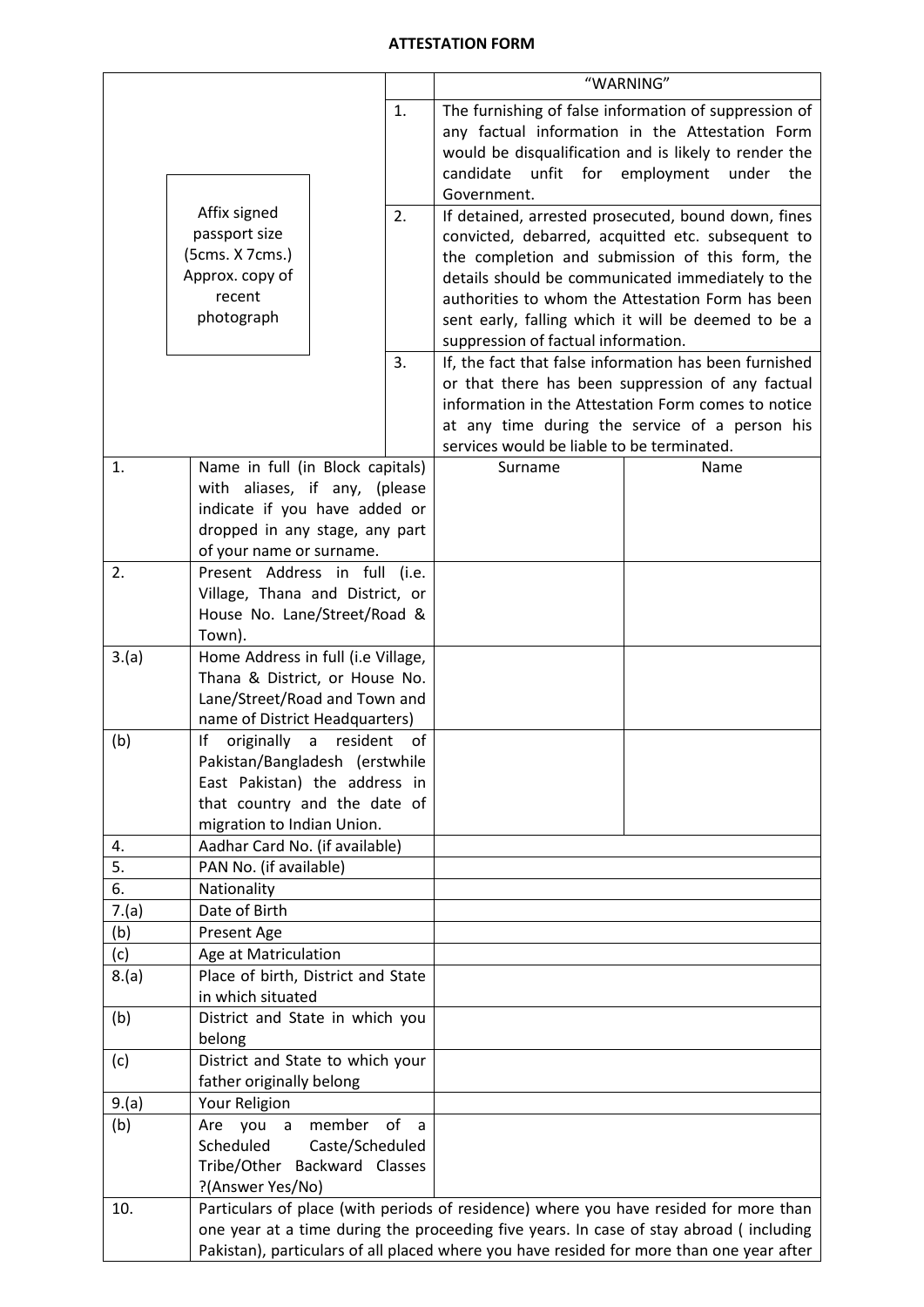|                                                |                                                                                                                                                                                                                                                                          | attaining the age of 21 years, should be given. |                                                   |                                                                                                                  |                 |                |                       |                                                          |                                |                                                                                                |                                                                   |  |                 |                       |
|------------------------------------------------|--------------------------------------------------------------------------------------------------------------------------------------------------------------------------------------------------------------------------------------------------------------------------|-------------------------------------------------|---------------------------------------------------|------------------------------------------------------------------------------------------------------------------|-----------------|----------------|-----------------------|----------------------------------------------------------|--------------------------------|------------------------------------------------------------------------------------------------|-------------------------------------------------------------------|--|-----------------|-----------------------|
| From                                           |                                                                                                                                                                                                                                                                          | To                                              |                                                   | Residential<br>Address<br>full(i.e. Village,<br>in<br>Thana & District or<br>House<br>Lane/Street/Road &<br>Town |                 |                | No.                   |                                                          | the<br>or<br>preceding column. | Name of the District Head Quarter<br>place<br>mentioned<br>in                                  |                                                                   |  |                 |                       |
|                                                |                                                                                                                                                                                                                                                                          |                                                 |                                                   |                                                                                                                  |                 |                |                       |                                                          |                                |                                                                                                |                                                                   |  |                 |                       |
| 11.                                            | full<br>any)                                                                                                                                                                                                                                                             |                                                 | (in<br>Name<br>&<br>aliases<br>if                 | Nationality<br>(by birth &<br>or<br>by<br>domicile)                                                              |                 |                | Place<br><b>Birth</b> | of<br>(if<br>give<br>&                                   |                                | Occupation<br>employed,<br>designation<br>official<br>address)                                 | Present<br>postal<br>address<br>(if dead,<br>give last<br>address |  | Home            | Permanent<br>address. |
| a)                                             | Father                                                                                                                                                                                                                                                                   |                                                 |                                                   |                                                                                                                  |                 |                |                       |                                                          |                                |                                                                                                |                                                                   |  |                 |                       |
| b)                                             | Mother                                                                                                                                                                                                                                                                   |                                                 |                                                   |                                                                                                                  |                 |                |                       |                                                          |                                |                                                                                                |                                                                   |  |                 |                       |
| C)                                             | Spouse                                                                                                                                                                                                                                                                   |                                                 |                                                   |                                                                                                                  |                 |                |                       |                                                          |                                |                                                                                                |                                                                   |  |                 |                       |
| 12.                                            |                                                                                                                                                                                                                                                                          | studying/living in a foreign country:           |                                                   |                                                                                                                  |                 |                |                       |                                                          |                                | Information to be furnished with regard to son(s) and/or daughters in case they are            |                                                                   |  |                 |                       |
| Name                                           |                                                                                                                                                                                                                                                                          | Nationality<br>domicile                         | by<br>birth & or<br>by                            |                                                                                                                  |                 | Place of birth |                       | Country in which<br>studying/living<br>with full address |                                | Date from which<br>studying/living in<br>the<br>country<br>mentioned in the<br>previous column |                                                                   |  |                 |                       |
|                                                |                                                                                                                                                                                                                                                                          |                                                 |                                                   |                                                                                                                  |                 |                |                       |                                                          |                                |                                                                                                |                                                                   |  |                 |                       |
| 13.                                            |                                                                                                                                                                                                                                                                          | since $15^{th}$ year of age:                    |                                                   |                                                                                                                  |                 |                |                       |                                                          |                                | Educational qualification showing places of education with years in Schools and Colleges       |                                                                   |  |                 |                       |
| Name of School/College<br>(with full address)  |                                                                                                                                                                                                                                                                          | Date of Entering                                |                                                   |                                                                                                                  | Date of Leaving |                |                       |                                                          |                                | <b>Examination Passed</b>                                                                      |                                                                   |  |                 |                       |
| 14.<br>(a)                                     | Are you holding or have any time held an appointment under Central or State Govt. or a<br>Semi-Government or a Quasi Government body or an autonomous body or a Public Sector<br>Undertaking or a Private Firm or Institution? If so, give full particulars with date of |                                                 |                                                   |                                                                                                                  |                 |                |                       |                                                          |                                |                                                                                                |                                                                   |  |                 |                       |
| employment up-to-date.<br>Period<br>To<br>From |                                                                                                                                                                                                                                                                          |                                                 | Designation, emoluments &<br>nature of employment |                                                                                                                  |                 |                |                       | Full<br>name<br>address<br>employer                      |                                | &<br>οf                                                                                        | Reasons<br>leaving<br>service                                     |  | for<br>previous |                       |
|                                                |                                                                                                                                                                                                                                                                          |                                                 |                                                   |                                                                                                                  |                 |                |                       |                                                          |                                |                                                                                                |                                                                   |  |                 |                       |